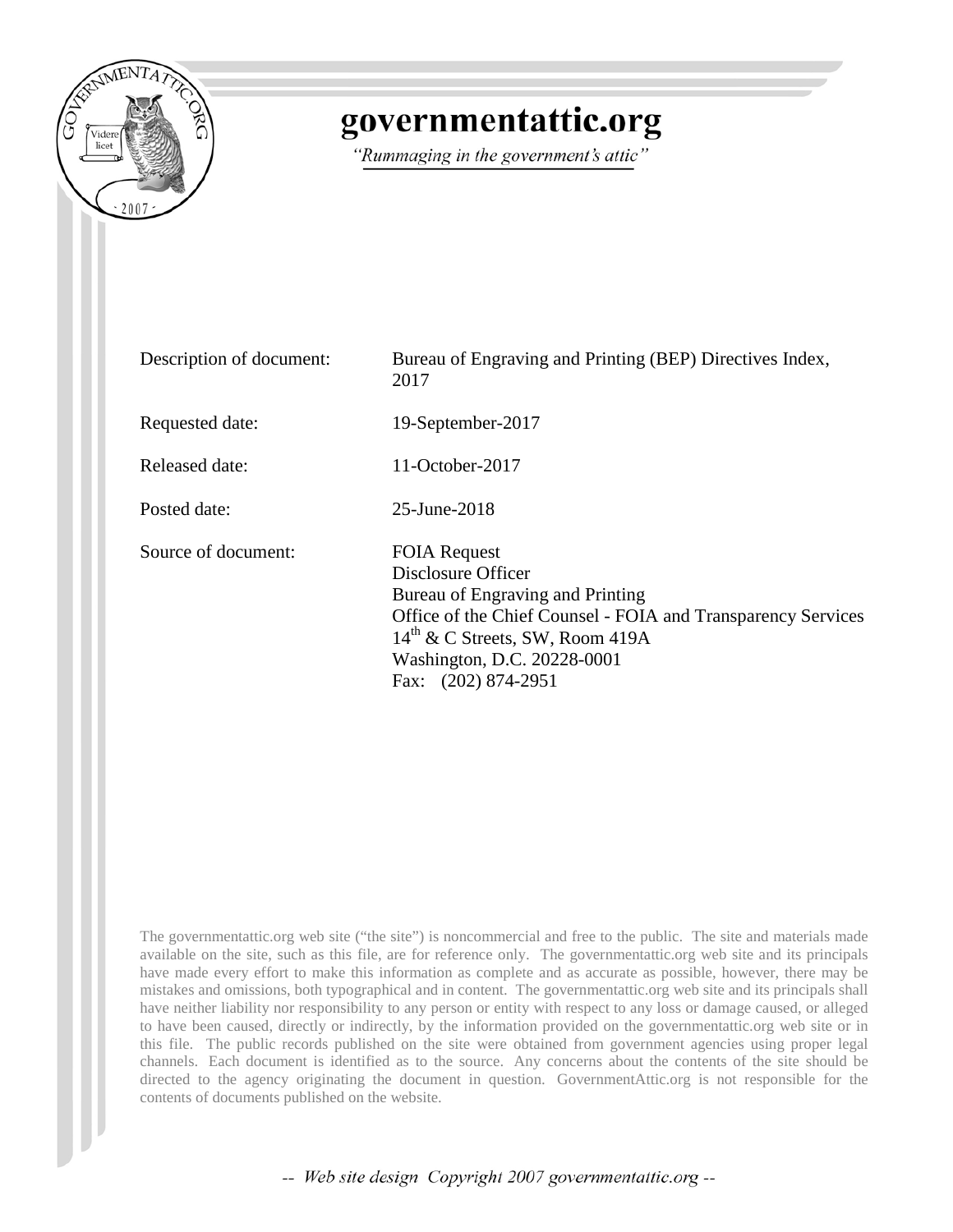

DEPARTMENT OF THE TREASURY **BUREAU OF ENGRAVING AND PRINTING WESTERN CURRENCY FACILITY**  FORT WORTH, TEXAS 76131

October 11, 2017

## **Re: FOIA Request No. 2017-09-218**

On September 19, 2017, the Bureau of Engraving and Printing (BEP), FOIA and Transparency Services received your request under the Freedom of Information Act (FOIA), 5 U.S.C. §552 and the Privacy Act of 1974 (PA), 5 U.S.C. §552a, for a copy of the index of BEP Directives (the Directives Index).

Attached to this email is the information that you requested. No fees will be charged for processing your request.

If you are dissatisfied with this decision, you can file an appeal within ninety days from the date of this letter to:

> Director Bureau of Engraving and Printing 14<sup>th</sup> and C Streets, S.W., Washington, **D.C.** 20228

If you decide to appeal, please include the assigned request number, a copy of your request, the BEP response letter, and any other correspondence associated with your request. Both the letter and envelope should be clearly marked "FOIA Appeal".

For further assistance concerning preparing a FOIA appeal, please go to our website at money-factory.gov, and click on "FOIA" at the bottom of the page.

In addition, the Office of Government Information Services (OGIS), the Federal FOIA Ombudsman, offers mediation services to resolve disputes between FOIA requesters and Federal agencies as a non-exclusive alternative to litigation. Using OGIS services does not affect your right to pursue litigation. Contact information for OGIS is set forth below: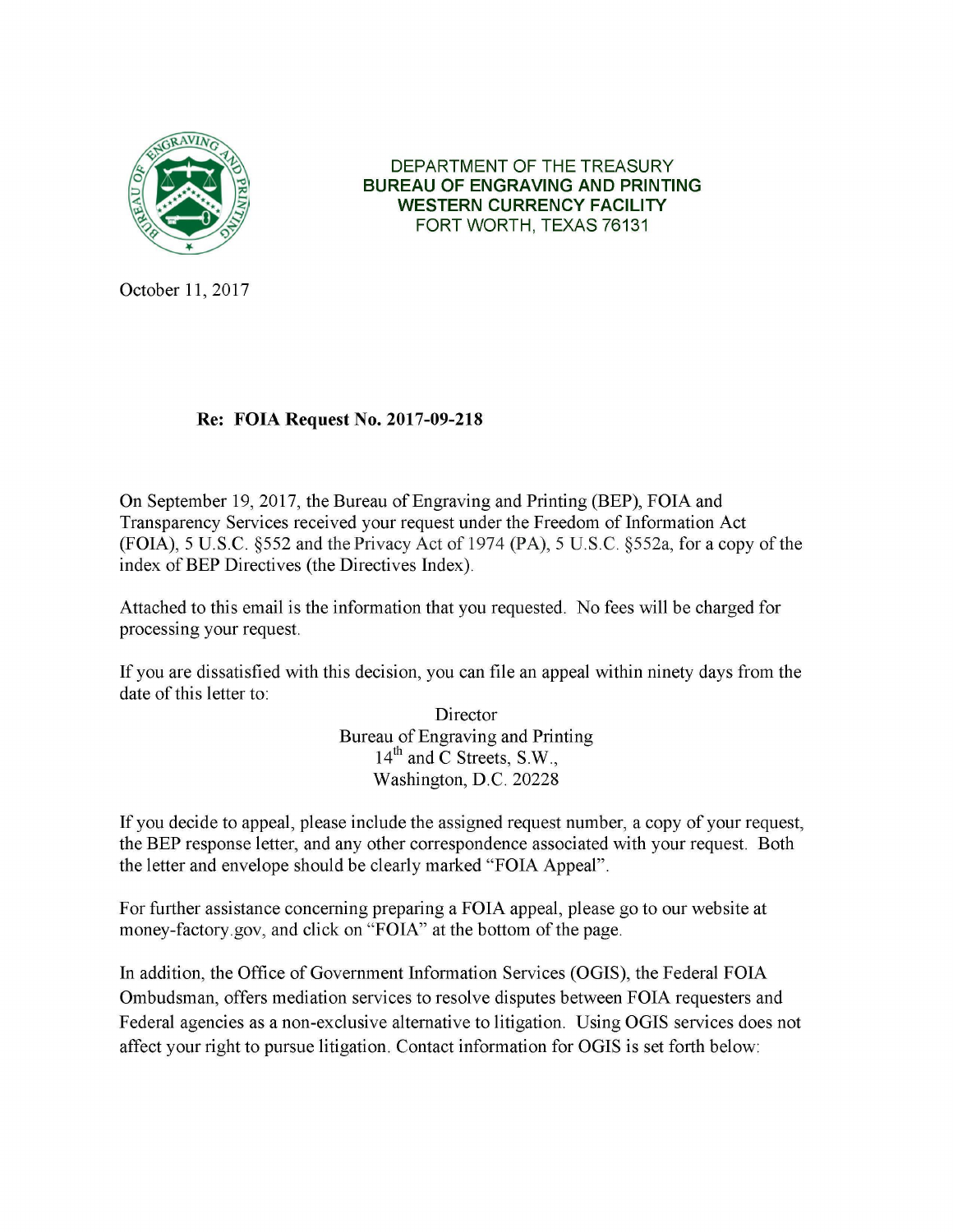*Office of Government Information Services National Archives and Records Administration 8601 Adelphi Road-OGIS College Park, MD 20740-6001 ogis@nara.gov ogis. archives.gov 202-741-5770 1-877-684-6448* 

Sincerely,

Linda Bailey

Linda Bailey Disclosure Officer

## **CERTIFICATE OF SERVICE**

## **FOIA REQUEST NO.: 2017-09-218**

I hereby certify that the attached letter and responsive records were sent on this day to the following by e-mail.:

*Línda Bailey* 

October 11, 2017

Linda Bailey Disclosure Officer Bureau of Engraving and Printing Office of the Chief Counsel FOIA and Transparency Services 9000 Blue Mound Road Fort Worth, Texas 76131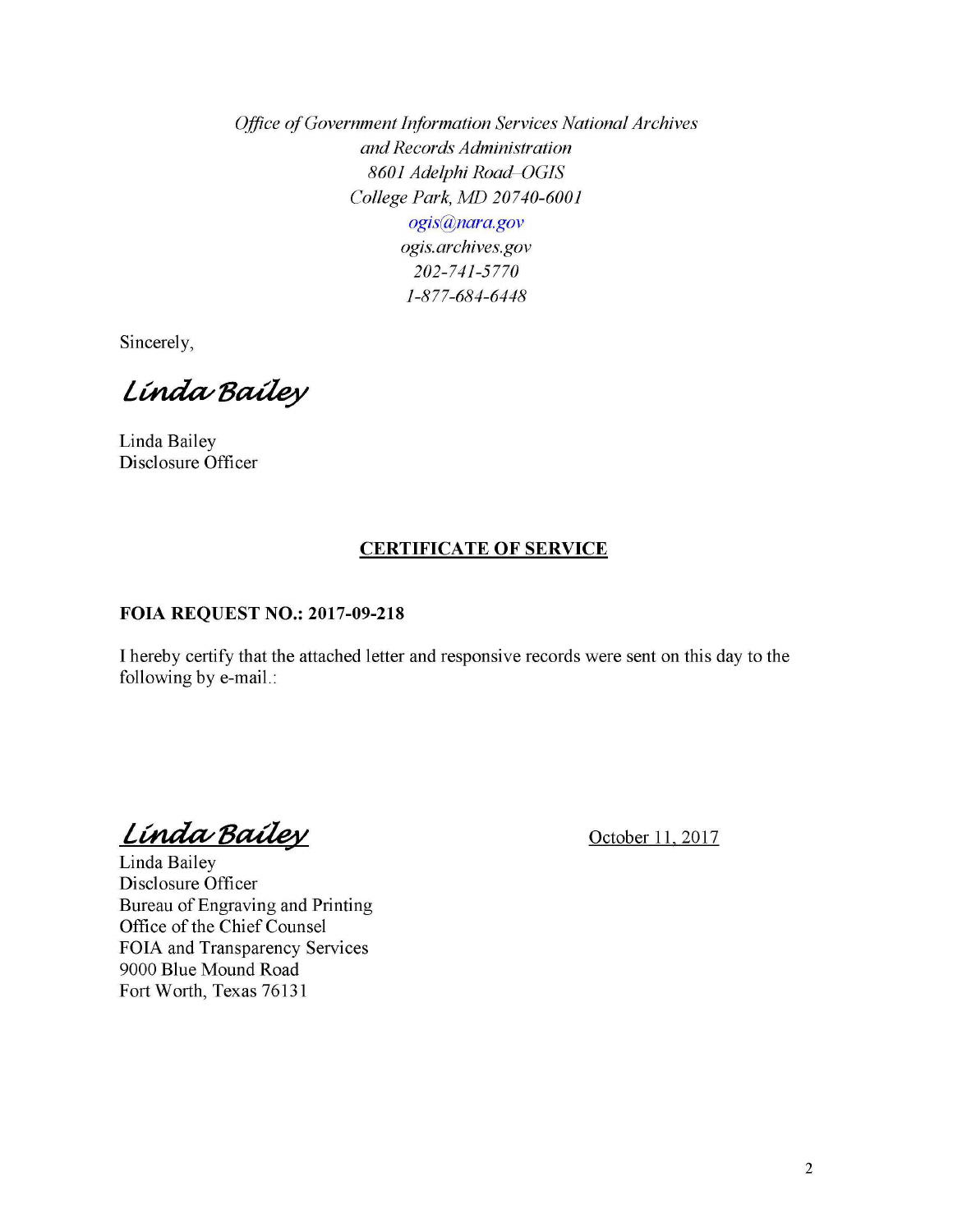| <b>REG</b>           | <b>TYPE</b>                        | <b>TITLES</b>                                                                                                        | <b>DATE</b>                               | <b>OFFICE</b> |
|----------------------|------------------------------------|----------------------------------------------------------------------------------------------------------------------|-------------------------------------------|---------------|
| $10 - 01$            | <b>MANUAL</b>                      | <b>Organization Manual</b>                                                                                           | 4/12/2017 0:00 OHR                        |               |
| 10-01.1              | <b>CIRCULAR</b>                    | Procedures for Processing Proposed Organizational Changes                                                            | 7/20/2000 0:00 OHR                        |               |
| 10-02.3A             | <b>CIRCULAR</b>                    | Delegations of Authority                                                                                             | 7/20/2000 0:00 OHR                        |               |
| 10-02.5              | <b>CIRCULAR</b>                    | Authorization of All Production Activities                                                                           | 6/29/2015 0:00 OFM                        |               |
| $10-04.1$            | <b>CIRCULAR</b>                    | Bureau of Engraving and Printing's Internal Control Program                                                          | 9/9/2015 0:00 OC                          |               |
| $10-04.2$            | <b>CIRCULAR</b>                    | Liaison and Coordination of Office of Inspector General, US Government Accountability Office, and Otl                | 2/26/2015 0:00 OC                         |               |
| 10-04.5              | <b>CIRCULAR</b>                    | Physical Inventory and Destruction Procedures for RFA-Produced Securities                                            | 7/2/2009 0:00 P&TD                        |               |
| 10-04.6              | <b>CIRCULAR</b>                    | Internal Control Policy Committee Charter                                                                            | 8/6/2015 0:00 OC                          |               |
| 10-08.26             | <b>CIRCULAR</b>                    | Bureau of Engraving and Printing IT Asset Lifecycle Management and Inventory Control                                 | 3/30/2016 0:00 CIO                        |               |
| 10-08.27             | <b>CIRCULAR</b>                    | Information Technology (IT) Capital Planning & Investment Control (CPIC)                                             | 6/1/2011 0:00 CIO                         |               |
| 10-08.35             | <b>MANUAL</b>                      | Information Technology Security Policy and Procedures Manual                                                         | 9/13/2010 0:00 CIO                        |               |
| 10-10.1              | <b>CIRCULAR</b>                    | BEP Lean Six Sigma Policy                                                                                            | 8/21/2014 0:00 OC                         |               |
| 35-00.1              | <b>CIRCULAR</b>                    | <b>Prompt Payments</b>                                                                                               | 4/6/2011 0:00 OFM                         |               |
| 35-00.10             | <b>CIRCULAR</b>                    | <b>BEP Representation Fund</b>                                                                                       | 3/16/2015 0:00 OFM                        |               |
| 35-00.11             | <b>CIRCULAR</b>                    | Receipt, Handling, and Transport of Mutilated Currency Received thru BEP Mail                                        | 8/25/2010 0:00 OFM                        |               |
| 35-00.12             | <b>CIRCULAR</b>                    | Spoilage                                                                                                             | 10/9/2013 0:00 CFO                        |               |
| 35-00.4              | <b>CIRCULAR</b>                    | Policy for Establishing and Using Cost Centers and Accounts                                                          | 3/11/2011 0:00 OFM                        |               |
| 35-00.8              | <b>CIRCULAR</b>                    | Reimbursement Procedures for Professional Liability Insurance                                                        | 3/16/2015 0:00 OFM                        |               |
| 35-00.9              | <b>CIRCULAR</b>                    | Reimbursement Procedures for Payment of Bar Dues and Court Membership Fees                                           | 3/16/2015 0:00 OFM                        |               |
| 40-00.11             | <b>CIRCULAR</b>                    | Policy for BEP Courtesy Floor Tours in Production Areas                                                              | 1/28/2015 0:00 OEX                        |               |
| 40-00.13             | <b>CIRCULAR</b>                    | Guidelines for Implementation of Information Quality Law                                                             | 9/23/2002 0:00 CIO                        |               |
| 40-00.14             | <b>CIRCULAR</b>                    | Social Media Policy                                                                                                  | 12/20/2016 0:00 OEX                       |               |
| 40-00.15             | <b>CIRCULAR</b>                    | Annual Transfer of Numismatic Items and Related Materials to the Smithsonian Institution                             | 12/21/2016 0:00 OEX                       |               |
| 40-00.16             | <b>CIRCULAR</b>                    | <b>Exhibition Program</b>                                                                                            | 7/27/2017 0:00 OEX                        |               |
| 40-00.4              | <b>CIRCULAR</b>                    | <b>External Relations Policy</b>                                                                                     | 2/10/2012 0:00 OEX                        |               |
| 40-00.7              | <b>CIRCULAR</b>                    | <b>Public Sales Program - Processing Sales</b>                                                                       | 8/4/2016 0:00 OEX                         |               |
| 40-00.9              | <b>CIRCULAR</b>                    | Congressional Requests for Testimony, Comments on Proposed Legislation, and Budget Submissions                       | 11/30/2015 0:00 OEX                       |               |
| 50-00.3              | <b>CIRCULAR</b>                    | Gifts to Employees From Outside Sources                                                                              | 5/18/2011 0:00 CC                         |               |
| 50-00.5              |                                    | CIRCULAR Service of Legal Documents at the Bureau of Engraving and Printing                                          | 1/6/2017 0:00 CC                          |               |
| 50-00.6              |                                    | CIRCULAR Confidential Financial Disclosure Report Filing Requirements                                                | 3/9/2010 0:00 CC                          |               |
| 50-00.7              | <b>CIRCULAR</b>                    | Record Systems Subject to the Privacy Act                                                                            | 1/21/2011 0:00 CIO                        |               |
| 50-00.8              | <b>CIRCULAR</b>                    | Processing Requests under the Freedom of Information and Privacy Acts                                                | 12/16/2015 0:00 CC                        |               |
| 60-00.10             | <b>CIRCULAR</b>                    | <b>Employee Suggestion Program</b>                                                                                   | 5/11/2017 0:00 OHR                        |               |
| 60-00.3              | <b>CIRCULAR</b>                    | <b>Employee Exit Clearance</b>                                                                                       | 11/15/2016 0:00 OHR                       |               |
| 60-00.7              | <b>CIRCULAR</b>                    | Policy on Allegations of Threats, Violence, Harassment or Intimidation in the Workplace                              | 6/2/2015 0:00 OS                          |               |
| 60-00.8              | <b>CIRCULAR</b>                    | Light and Limited Duty                                                                                               | 3/26/2015 0:00 OHR                        |               |
| 60-00.9              | <b>CIRCULAR</b>                    | Annual Year End Shutdown (YES)                                                                                       | 12/20/2016 0:00 OHR                       |               |
| 63-00.18             | <b>CIRCULAR</b>                    | Recruitment                                                                                                          | 7/29/2014 0:00 OHR                        |               |
| 64-00.17             | <b>CIRCULAR</b>                    | Performance Management                                                                                               | 5/18/2016 0:00 OHR                        |               |
| 65-50.23             | <b>CIRCULAR</b>                    | Authorization of Overtime                                                                                            | 8/28/2013 0:00 OHR                        |               |
| 66-00.17             |                                    | <b>CIRCULAR</b> Time and Attendance Audits                                                                           | 6/26/2014 0:00 OC                         |               |
| 66-00.19             | <b>CIRCULAR</b>                    | Voluntary Leave Transfer Program (VLTP)                                                                              | 10/17/2016 0:00 OHR                       |               |
| 66-00.2              | <b>CIRCULAR</b>                    | <b>Official Time for Representational Activities</b>                                                                 | 6/26/2014 0:00 OHR                        |               |
| 66-00.20<br>67-13.10 | <b>CIRCULAR</b><br><b>CIRCULAR</b> | Family and Medical Leave                                                                                             | 10/25/2016 0:00 OHR                       |               |
|                      | <b>CIRCULAR</b>                    | Procedures for Requesting Reasonable Accommodations for Qualified Individuals with a Disability<br><b>Dress Code</b> | 6/24/2008 0:00 EEO                        |               |
| 67-35.3<br>67-35.5   | <b>CIRCULAR</b>                    | <b>Employee Responsibilities and Conduct</b>                                                                         | 10/12/2012 0:00 DIR<br>3/12/2014 0:00 DIR |               |
| 67-35.6              | <b>CIRCULAR</b>                    |                                                                                                                      |                                           |               |
| 69-00.1              | <b>CIRCULAR</b>                    | Domestic Violence, Sexual Assault, and Stalking<br>Employee and Labor-Management Relations Philosophy                | 10/17/2016 0:00 OHR<br>5/5/2015 0:00 OHR  |               |
| 69-00.3              | <b>CIRCULAR</b>                    | Administrative Grievance Procedures                                                                                  | 2/29/2016 0:00 OHR                        |               |
| 70-01.1              | <b>CIRCULAR</b>                    | Reimbursement Procedures for Local Transportation While Conducting Official Bureau Business                          | 3/16/2015 0:00 OFM                        |               |
| 70-01.3              | <b>CIRCULAR</b>                    | Employee Public Transportation Incentive Program                                                                     | 9/13/2004 0:00 OHR                        |               |
| 70-01.4              | <b>CIRCULAR</b>                    | <b>Fleet Management</b>                                                                                              | 6/8/2016 0:00 OFS                         |               |
| 70-02.3              | <b>CIRCULAR</b>                    | <b>Official Passport Control</b>                                                                                     | 4/6/2011 0:00 OFM                         |               |
| 70-03.11             | <b>CIRCULAR</b>                    | Security Items Delivered Outside the Bureau                                                                          | 6/14/2016 0:00 OC/OS                      |               |
| 70-03.18             | <b>CIRCULAR</b>                    | Physical Inventory Requirements for Sensitive Property & Security Items                                              | 7/11/2014 0:00 OC                         |               |
| 70-03.22             | <b>CIRCULAR</b>                    | <b>Furniture Purchases</b>                                                                                           | 5/1/2014 0:00 OFS                         |               |
| 70-04.5              | <b>CIRCULAR</b>                    | BEP Cellular Phone and Personal Digital Assistant Policy                                                             | 1/13/2016 0:00 CIO                        |               |
| 70-06.1              | <b>CIRCULAR</b>                    | Receipt and Handling of Unsolicited Proposals                                                                        | 7/26/2011 0:00 OA                         |               |
| 70-06.14             | <b>CIRCULAR</b>                    | Disclosure of Procurement Information                                                                                | 8/15/2011 0:00 OA                         |               |
| 70-06.15             | <b>CIRCULAR</b>                    | Contracting Officer Technical Representative Certification Program                                                   | 1/20/2012 0:00 OA                         |               |
| 70-06.4              | <b>CIRCULAR</b>                    | Implementing the Competition in Contracting Act                                                                      | 8/15/2011 0:00 OA                         |               |
| 70-06.7              | <b>CIRCULAR</b>                    | <b>Unauthorized Procurement Commitments</b>                                                                          | 10/20/2011 0:00 OA                        |               |
|                      |                                    |                                                                                                                      |                                           |               |